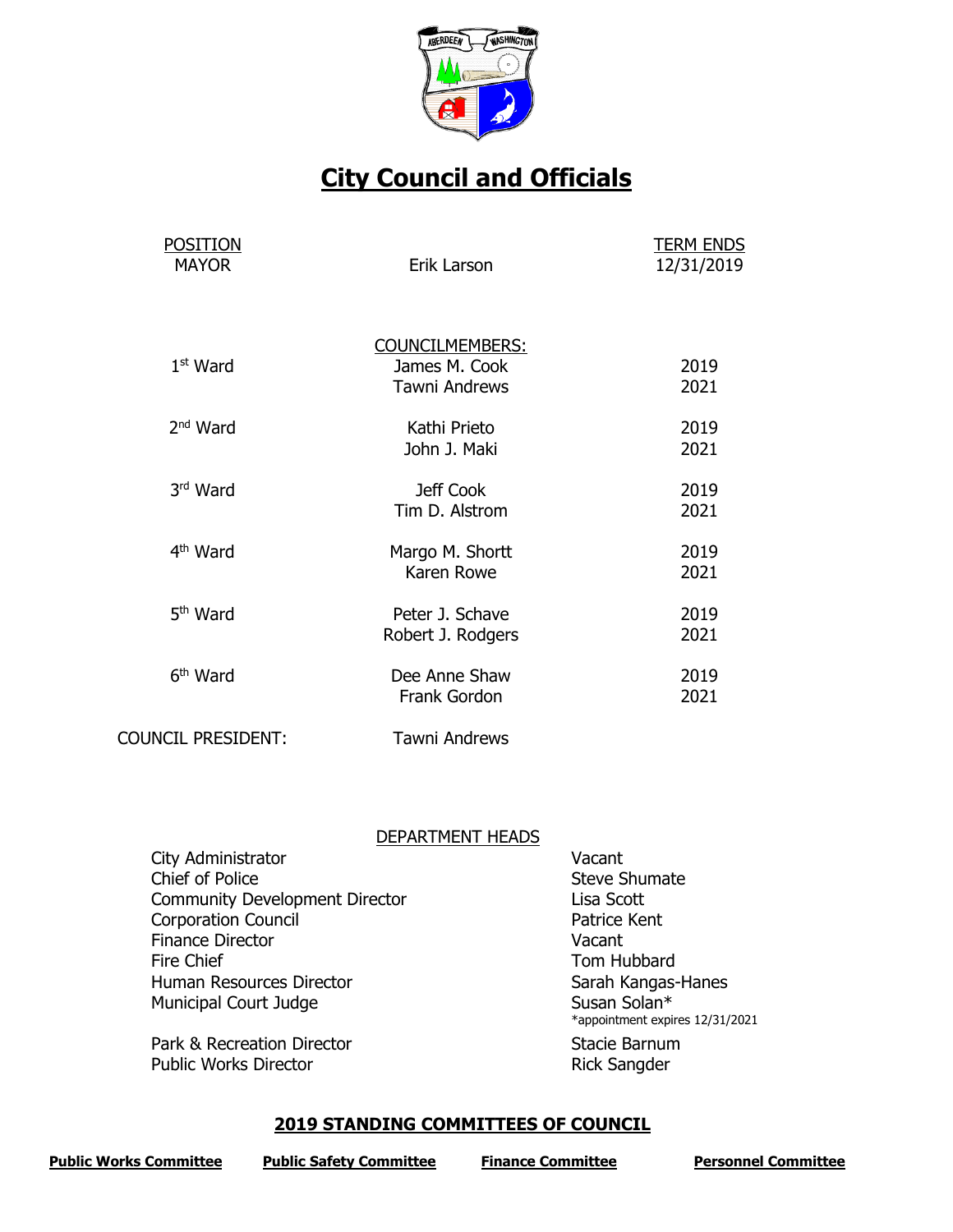

Dee Ann Shaw, Chair Jeff Cook, Chair Pete Schave, Chair Erik Larson, Mayor

James Cook Frank Gordon John Maki

Tim Alstrom, Vice Chair Karen Rowe, Vice Chair Robert J. Rodgers, Vice Tawni Andrews, Council Pres. Margo Shortt Tawni Andrews Kathi Prieto Pete Schave, Finance Chair

# **COUNCIL REPRESENTATIVES TO OUTSIDE AGENCIES**

Coastal Community Action Program Pete Schave WA State Traffic Safety Commission Doug Paling GH Tourism Commission **Doug Farmer** Greater Grays Harbor, Inc. Vacant GH Boundary Review Board (3 yr appt) Pat Oleachea GH Council of Government Tim Alstrom Chehalis River Basin Flood Authority Dee Anne Shaw Good Neighbors Revolving Loan Fund Pete Schave Aberdeen Revitalization Movement and More Jeff Cook

## **MAYOR'S MEMBERSHIP ON COMMITTEES, BOARDS & COMMISSIONS**

Ex-Officio Member of all City Committees Grays Harbor Transportation Authority Greater Grays Harbor, Inc. – Board Member RC & D Board E 911 Board

Ord. 5046 – City Code 2.48 5 members – 4 yr. terms; Council Rep. – 1yr. term

| Margo Shortt          | 01/01/19 | Aaron Olson      | 12/31/17 |
|-----------------------|----------|------------------|----------|
| Barry Washburn, Chair | 01/01/20 | Tom Lane         | 12/31/17 |
| Jack Thompson         | 01/01/20 | <b>Bob Smith</b> | 12/31/17 |
| Jo-Ann Andrews        | 01/01/22 | Al Gozart        | 12/31/16 |
| John Martinsen        | 01/01/22 | Vacant           | N/A      |
|                       |          |                  |          |

# **CIVIL SERVICE COMMISSION BUILDING CODE COMMISSION**

Ord. 5865 – City Code 1.27.020 8 members – 2 yr. terms; Council Rep. – 1yr. term Meeting: 3<sup>rd</sup> Monday of each Month Meeting: 3<sup>rd</sup> Thursday of each month (as needed)

| Aaron Olson      | 12/31/17 |
|------------------|----------|
| Tom Lane         | 12/31/17 |
| <b>Bob Smith</b> | 12/31/17 |
| Al Gozart        | 12/31/16 |
| Vacant           | N/A      |
| James Cook       | 12/31/17 |
| Pete Schave      | 12/31/19 |
| Vacant           | N/A      |
|                  |          |

# **HISTORIC PRESERVATION COMMISSION PLANNING COMMISSION**

Revised 09/20/2018 Ord. 6496 – City Code 17.50 7 members – 4 yr. terms

Ord. 5007 – City Code 2.40 7 members – 3 yr. terms; Terms expire  $2^{nd}$  Monday in January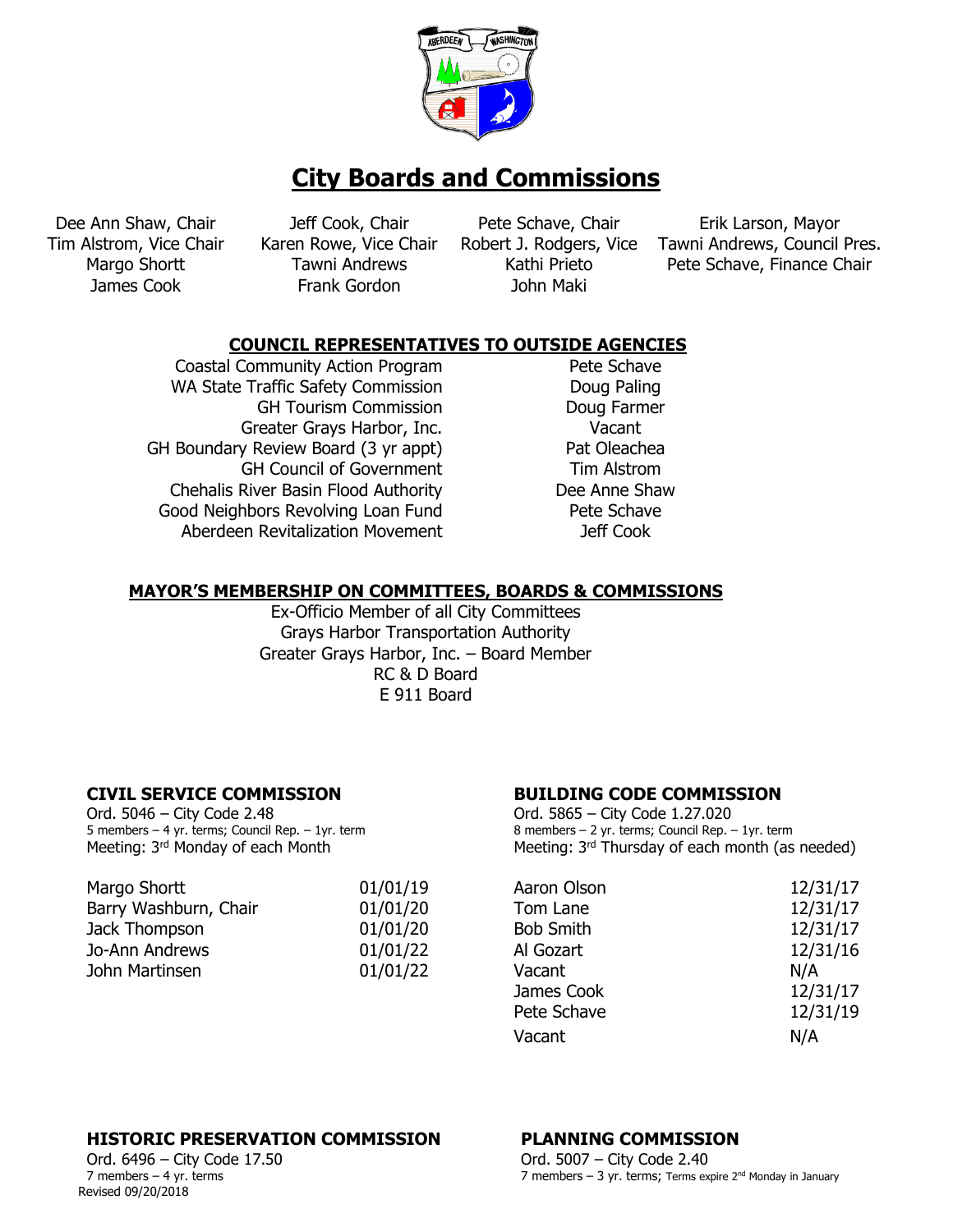

| 05/31/19 |
|----------|
| 05/31/19 |
| 05/31/21 |
| 05/31/20 |
| 05/31/21 |
| 05/31/19 |
| 05/31/20 |
|          |

# **LODGING TAX COMMISSION LIBRARY BOARD**

Ord. 5162 – City Code 3.92.060 5 members – 1 yr. terms; Council Rep. – 1 yr. term All terms expire 2<sup>nd</sup> Monday in January Meeting:  $1<sup>st</sup>$  quarter of each year  $\blacksquare$  Meeting:  $2<sup>nd</sup>$  Thursday of each quarter

| Council Rep     | 01/20    |
|-----------------|----------|
| Vacant          | N/A      |
| Cindy Lonn      | 01/01/20 |
| Bobbi McCracken | 01/01/20 |
| Brandi Bednarik | 01/01/20 |
|                 |          |

City Code 2.60 5 members – 3 yr. terms; Council Rep – 1yr. term Meeting:  $2<sup>nd</sup>$  Thursday of each month Meeting: meets when necessary

| Jeff Cook         | 12/31/21 | Vacant       | N/A |
|-------------------|----------|--------------|-----|
| Mike Stoddard     | 12/31/21 | Vacant       | N/A |
| <b>Fred Scott</b> | 12/31/21 | Jack Micheau | 12/ |
| Steve Solan       | 12/31/21 |              |     |
| Leslie Goings     | 12/31/21 |              |     |

Meeting: 4<sup>th</sup> Thursday of each month Meeting: 3<sup>rd</sup> Thursday of each month

| Sally McCarthy        | 05/31/19 | John Martinsen          | 01/09/18 |
|-----------------------|----------|-------------------------|----------|
| Dave Morris           | 05/31/19 | Monica Kuhnau           | 01/09/18 |
| Sylvia Dickerson      | 05/31/21 | Martin Franciscovich    | 01/08/19 |
| Douglass Orr          | 05/31/20 | John Copeland           | 01/14/19 |
| Bob Ford              | 05/31/21 | Jamie Judkins - Chair   | 01/14/16 |
| Dann Sears - V. Chair | 05/31/19 | Dan Lundgren            | 01/13/17 |
| Al Gozart - Chair     | 05/31/20 | Randy Ross - Vice Chair | 01/13/17 |

RCW 27.12 – City Code 2.56 5 members – 5yr. terms

| Council Rep     | 01/20    | Doug Zimmer   | 12/31/20 |
|-----------------|----------|---------------|----------|
| Vacant          | N/A      | Linda Orgel   | 12/31/21 |
| Cindy Lonn      | 01/01/20 | Thirza Krohn  | 12/31/22 |
| Bobbi McCracken | 01/01/20 | Tony Hartrich | 12/31/23 |
| Brandi Bednarik | 01/01/20 | Callie White  | 12/31/24 |

## **PARK BOARD SHORELINE HEARING BOARD**

Ord. 5181 – City Code 16.20 3 members  $-$  3 yr. terms

| Jeff Cook     | 12/31/21 | Vacant       | N/A      |
|---------------|----------|--------------|----------|
| Mike Stoddard | 12/31/21 | Vacant       | N/A      |
| Fred Scott    | 12/31/21 | Jack Micheau | 12/31/16 |
|               |          |              |          |

## **POLICE PENSION BOARD FIRE PENSION BOARD**

RCW 41.20.010 6 members – (3 elected members serve 3yr. terms )

RCW 41.16.020 6 members – (2 elected members & 1 alternate serve 2yr. terms)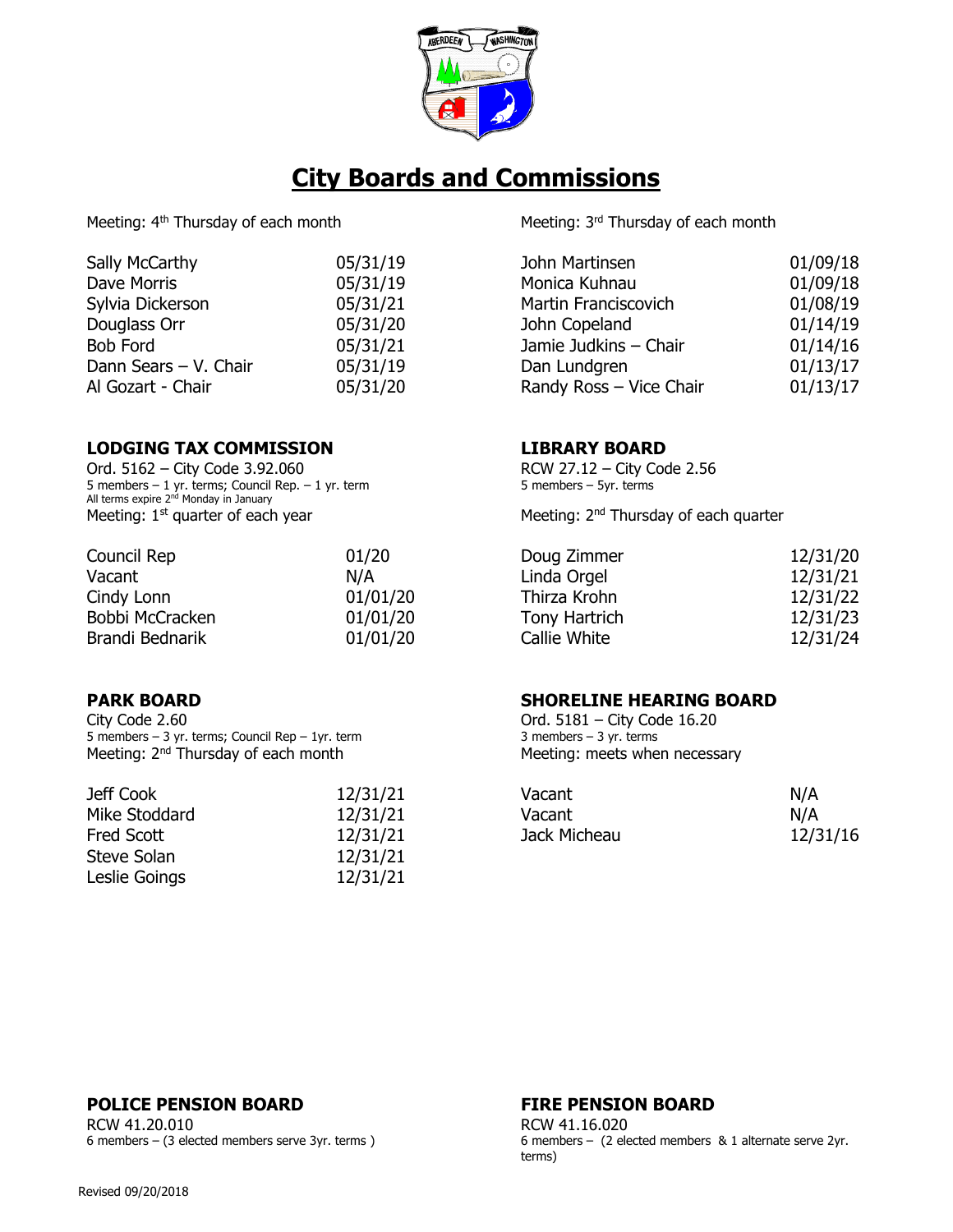

Meeting: 2<sup>nd</sup> Monday of each month Meeting: 2<sup>nd</sup> Monday of each month

| <b>Gerald Chancellor</b> | 06/30/19    | Ken Bohren              | 10/30/18    |
|--------------------------|-------------|-------------------------|-------------|
| Alan Marrs               | 06/30/20    | Don Hirschman           | 09/30/19    |
| <b>Bill Sidor</b>        | 06/30/18    | David Busz              | Alternate   |
| Mayor                    | per statute | Mayor                   | per statute |
| Finance Director         | per statute | <b>Finance Director</b> | per statute |
| <b>Council President</b> | per statute | Finance Committee Chair | per statute |
|                          |             |                         |             |

## **DOWNTOWN PARKING/BUSINESS IMPROVEMENT DISTRICT**

Ord. 5751 – City Code 3.100 5-9 members – 4 yr. terms; 1 Council Rep. – 1 yr. term/ All terms expire 2<sup>nd</sup> Monday in January Meeting: 2<sup>nd</sup> Thursday of each month Meeting:

| Karen Rowe             | Council Rep |
|------------------------|-------------|
| Shanine Prochaska      | 12/31/20    |
| <b>Tim Schlaht</b>     | 12/31/20    |
| Chad Baier             | 12/31/20    |
| Mel Bennett            | 12/31/22    |
| Ilan Kariv             | 12/31/22    |
| Ann Marie Babineau     | 12/31/22    |
| Dean Winkle            | 12/31/22    |
| <b>Travis Jelovich</b> | 12/31/22    |
| Jonathan Bennett       | 12/31/22    |
|                        |             |

# **BOARD OF MUSEUM & HISTORY**

Ord. 5762 – City Code 2.64 8 members – 3 yr. terms; Council Rep. – 1 yr. term All terms expire 2<sup>nd</sup> Monday in January

|                    |             | John Shaw             | 12/31/2021 |
|--------------------|-------------|-----------------------|------------|
| Karen Rowe         | Council Rep | George Donovan        | 12/31/2021 |
| Shanine Prochaska  | 12/31/20    | Michael Schmidt       | 12/31/2021 |
| Tim Schlaht        | 12/31/20    | Don Lentz             | 12/31/2020 |
| Chad Baier         | 12/31/20    | Les Bolton            | 12/31/2020 |
| Mel Bennett        | 12/31/22    | Randy Beerbower       | 12/31/2021 |
| Ilan Kariv         | 12/31/22    | Jamie Brand           | 12/31/2021 |
| Ann Marie Babineau | 12/31/22    | Councilman, Jeff Cook | 12/2019    |
|                    |             |                       |            |

## **COMMUNITY SERVICE CENTER BOARD BOARD OF ADJUSTMENT**

Ord. 5581 – City Code 2.62 4 Council Members – expire w/term; 1 Citizen Rep – 2 yr. term – expires January  $1<sup>st</sup>$  of odd # years

| <b>VACANT</b> | N/A       | Skip Perry- Chair      | 06/02/18 |
|---------------|-----------|------------------------|----------|
| Tim Alstrom   | with term | Aaron Olson-Vice Chair | 06/02/19 |
| Jerry Mills   | with term | Vacant                 | N/A      |
| Alan Richrod  | with term | Martha Carr            | 06/02/16 |
| Pete Schave   | with term | David Steinman         | 06/02/18 |

City Code  $1.28 - 5$  members  $-4$ yr. terms All terms expire June 2nd

Meeting: meets as needed Meeting: 4<sup>th</sup> Thursday of each month (as needed)

| 06/02/18 |
|----------|
| 06/02/19 |
| N/A      |
| 06/02/16 |
| 06/02/18 |
|          |